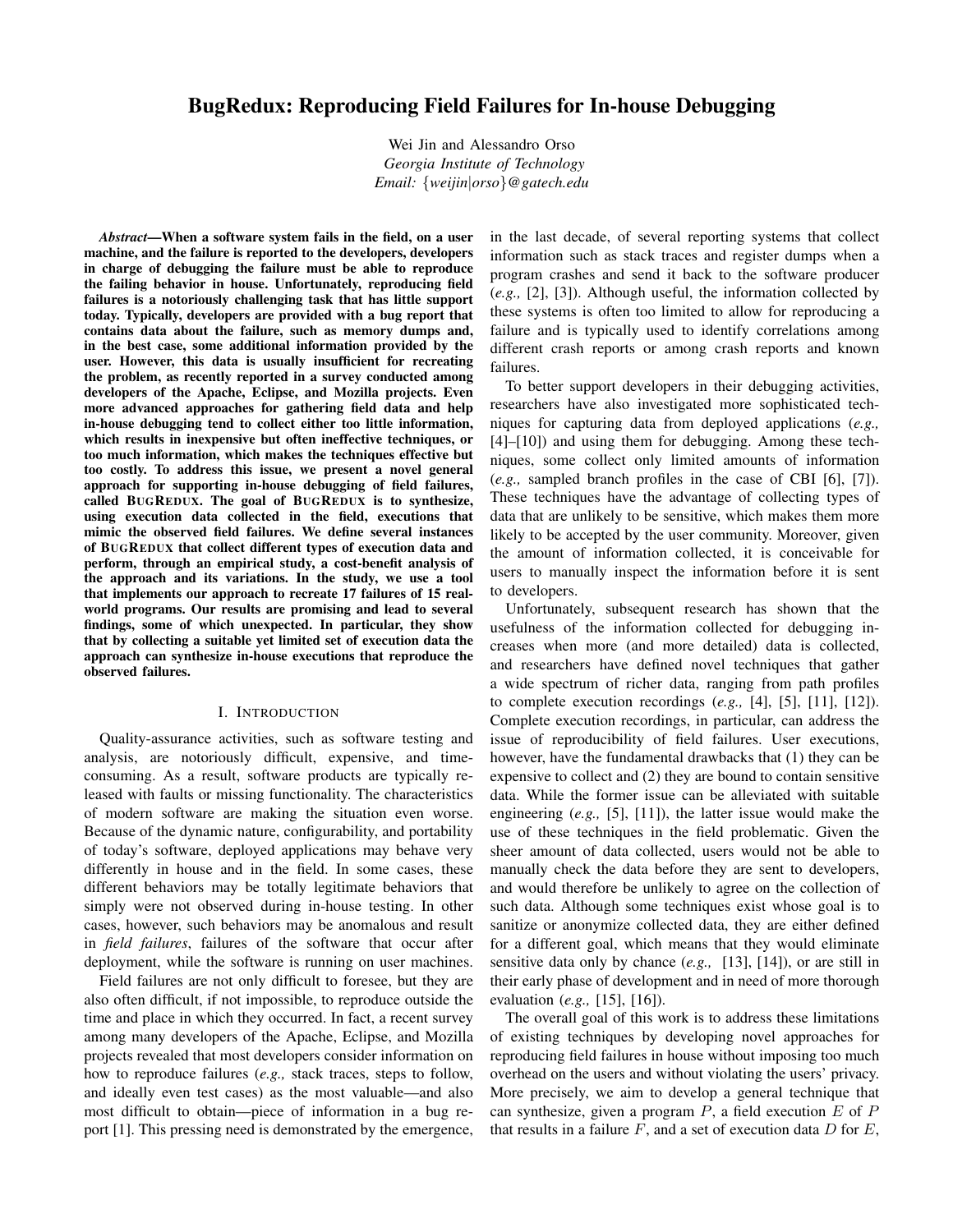an in-house execution  $E'$  as follows. *First*,  $E'$  should result in a failure  $F'$  that is analogous to  $F$ , where by analogous we mean that  $F'$  has the same observable behavior of  $F$ . (If  $F$  is the violation of an assertion at a given location in  $P$ , for instance,  $F'$  should violate the same assertion at the same point.) *Second*, E' should be an actual execution of program P, that is, the approach should be sound and generate an actual input that, when provided to  $P$ , results in execution  $E'$  and, thus, failure  $F'$ . *Third*, the approach should be able to generate  $E'$  using only P and D, without the need of any additional information. *Finally*, D should not contain sensitive data and should be collectable with low overhead on E.

As a first step towards our goal, in this paper we present BUGREDUX, a general technique (and a tool that implements the technique) for (1) collecting different kinds of execution data and (2) using the collected data to synthesize in-house executions that can reproduce failures observed in the field. Intuitively, BUGREDUX can be seen as a general framework parameterized along two dimensions: the kind of execution data D collected and the technique used for synthesizing execution  $E'$ . We present four variations, or instances, of BUGREDUX that all share the same synthesis technique (*i.e.,* symbolic execution) but differ in the kind of execution data they use. Specifically, we considered four types of increasingly rich execution data: points of failure, stack traces, call sequences, and complete program traces.

We also present an empirical investigation in which we assess the tradeoffs that characterize the variations of BU-GREDUX with respect to (1) the cost of the data collection, in terms of space and time overhead (and, indirectly, likelihood to contain sensitive data), and (2) the ease of synthesizing a failing execution starting from such data. In the evaluation, we used an implementation of BUGREDUX developed for the C language and applied it on 17 failures of 15 realworld programs. For each failure, we collected the four different types of execution data, measured the overhead of the collection, and tried to synthesize an execution that reproduced the failure using such data. Interestingly, our results show that the richest data, beside being the most expensive to collect and the most problematic in terms of potential privacy violation, is not necessarily the most useful when used for synthesizing executions. Our results also confirm that, at least for the cases we considered, information that is traditionally collected by crash-report systems, such as a call stack at the point of failure, is typically not enough for recreating failures in house, and richer information is needed.

For the current incarnation of BUGREDUX, we found that the best option in terms of cost-benefit ratio is the use of call sequences. As our study show, using call-sequence data, BUGREDUX was able to recreate 16 out of the 17 failures considered while imposing an acceptable time and space overhead. We believe that these results, albeit preliminary in nature, are encouraging and motivate further research in this direction. In fact, as we discuss in the final part of the paper, we have already identified several opportunities for further reducing the cost of the data collection while maintaining the same ability of recreating field failures.

This paper provides the following novel contributions:

- A general framework for collecting execution data in the field and using the data to synthesize executions that can help reproduce field failures.
- The instantiation of the framework for four different kinds of execution data and one execution synthesis technique and its implementation in a tool that is freely available for download as open source (http://www.cc.gatech. edu/∼orso/software/bugredux.html).
- An empirical study in which we analyze the tradeoffs offered by the different types of data considered in terms of cost of the data collection and ease of synthesizing failing executions.

## II. BACKGROUND AND TERMINOLOGY

Before discussing our approach, we briefly provide some necessary background information on symbolic execution and define some terms that we use in the rest of the paper.

*Symbolic Execution:* In its most general formulation, symbolic execution is a technique that executes a program using symbolic instead of concrete inputs. At any point in the computation, the program state consists of a *symbolic state* expressed as a function of the inputs; and the conditions on the inputs that cause the execution to reach that point is expressed as a set of constraints in conjunctive form called the *path condition (PC)* [18]. More formally, the symbolic state can be seen as a map  $S : \mathcal{M} \mapsto \mathcal{E}$ , where M is the set of memory addresses for the program, and  $\mathcal E$  is the set of possible symbolic values, that is, expressions in some theory  $T$  such that all free variables are input values.

Both the symbolic state and the PC are built incrementally during symbolic execution, with PC initialized to true, each input expressed as a symbolic variable, and  $S$  initialized according to the semantics of the language. (In C, for instance, memory addresses not yet initialized could be mapped to  $\perp$  to indicate that they are undefined.) Every time a statement  $s$ tmt that modifies the value of a memory location  $m$  is executed, the new symbolic value  $e'$  of m is computed according to stmt's semantics, and  $S$  is updated by replacing the old expression for m with  $e'$   $(S' = S \oplus [m \mapsto e'],$  where  $\oplus$ indicates an update). Conversely, when a predicate statement pred that modifies the flow of control is executed, symbolic execution forks and follows both branches. Along each branch, the PC is augmented with an additional conjunct that represents the input condition, expressed in terms of symbolic state, that makes the predicate in *pred* true or false (depending on the branch). Note that, for simplicity, we assume that conditional statements only have two branches; extending to the case of more than two branches is trivial. We also assumed that both branches are feasible; a Satisfiability Modulo Theories (SMT) solver could be invoked at every branch to check whether the PC for that branch has a solution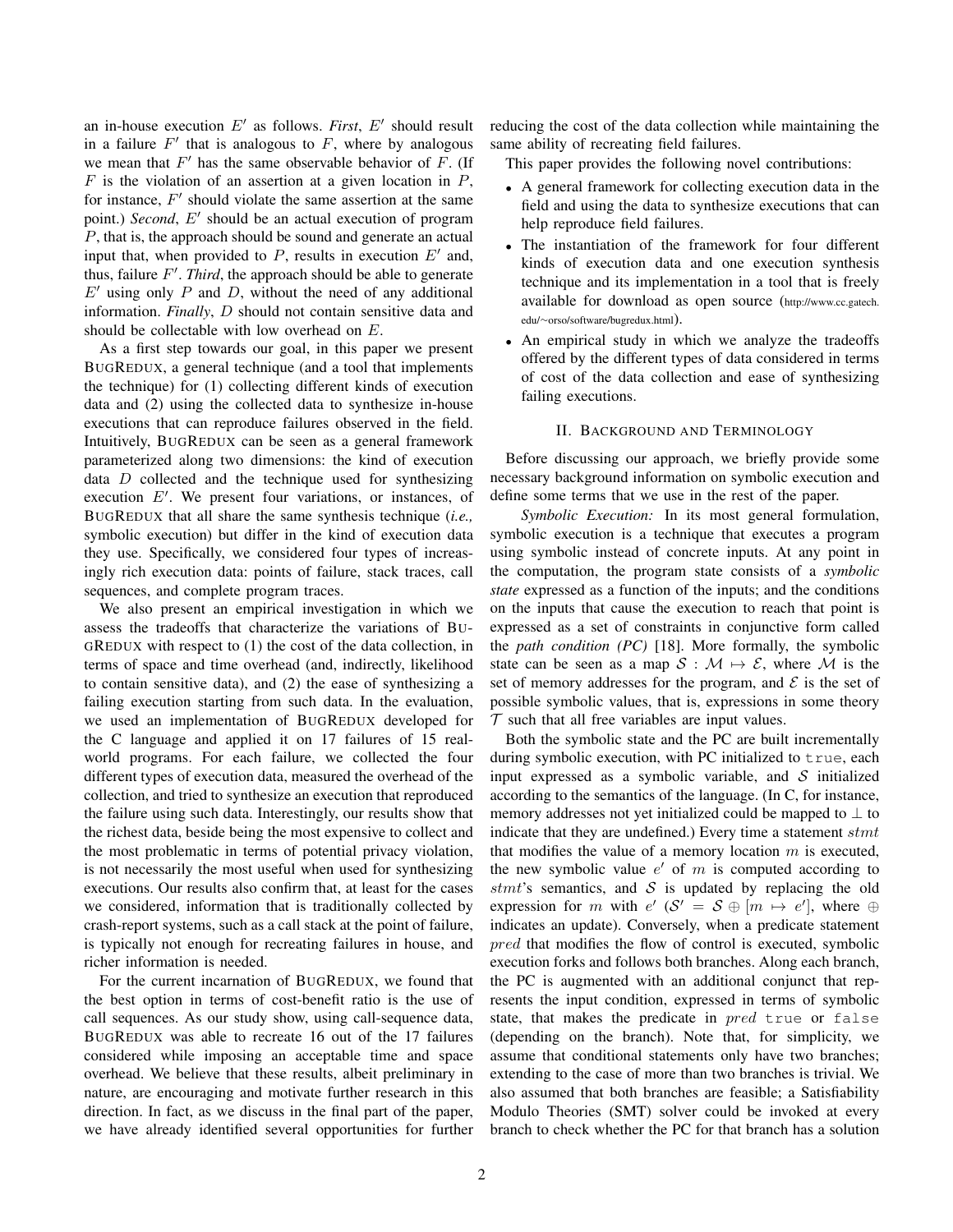```
function foo(int a, int b, int c) {
1. int d = a + 4
2. if (d < b)<br>3. //do so
      //do something
 4. if (b > 5)
 5. //do something
 6. else if (a < 5)
 7. if (d < c)
 8. //do something
 9. else
10. //do something
11. else
12. //do something
13. return
}
```
Figure 1. Simple code example to illustrate symbolic execution.

and, if the solver provides a response, eliminate the branch from consideration if this is not the case.

Symbolic execution, when successful, can be used to compute an input that would cause a given path to be executed or a given statement to be reached. To do so, at program exit or at a point of interest in the code, the PC for that point would be fed to an SMT solver, which would try to find a solution for PC. Such a solution would consist of an assignment to the free variables in PC (*i.e.,* , the inputs) that satisfies PC. If such a solution is found, the corresponding input is exactly the input that we wanted to compute. To illustrate symbolic execution with an example, consider the code snippet in Figure 1. We indicate the symbolic inputs for the parameters  $a, b$ , and  $c$  with  $a_0, b_0$ , and  $c_0$ . When symbolic execution follows path  $\langle 1, 2, 3, 4, 6, 7, 8, 13 \rangle$ , for instance, the symbolic state at statement 13 is  $\{[a \mapsto a_0], [b \mapsto b_0], [c \mapsto$  $c_0$ ,  $[d \mapsto a_0 + 4]$ , and the corresponding PC would be  $(a_0 + 4 < b_0) \wedge (b_0 \leq 5) \wedge (a_0 < 5) \wedge (a_0 + 4 < c_0),$ which corresponds to the conjunction of the predicates for branches  $2T$ ,  $4F$ ,  $6T$ , and  $7T$ . A possible solution for this PC is the set of assignments  $a_0 = 0$ ,  $b_0 = 5$ , and  $c_0 = 5$ , which correspond to an input  $i = \{0, 5, 5\}$  that causes path  $\langle 1, 2, 3, 4, 6, 7, 8, 13 \rangle$  to be followed.

*Terminology:* A *control flow graph (CFG)* for a function f is a directed graph  $G = \langle N, E, entry, exit \rangle$  where N is a set of nodes that represent statements in f and  $E \subseteq N \times N$ is a set of edges that represent the flow of control between nodes, and entry  $\in N$  and exit  $\in N$  are the unique entry and exit points, respectively, for the CFG.

An *interprocedural control flow graph (ICFG)* is a graph built by composing a set CFGs. To build an ICFG, CFGs are connected based on call relationships between the functions they represent. If a function  $f_1$  calls a function  $f_2$ , the two CFGs for  $f_1$  and  $f_2$ ,  $G_1$  and  $G_2$ , are connected as follows: the node n in  $f_1$  representing the call site to  $f_2$  is replaced by two nodes  $n_c$  (call node) and  $n_r$  (return node), such that all predecessors of n are connected to  $n_c$ , and  $n_r$  is connected to all successors of n. Then,  $n_c$  is connected to  $G_2$ 's entry node, and  $G_2$ 's exit node is connected to  $n_r$ . This process is repeated for every call site in the program.

Given a program  $P$ , a failing execution  $E$  of  $P$  for a given input  $I$ , and the resulting failure  $F$ , we define the following terms. We call F a *field failure* if it occurred on a user machine, after P has been deployed. A *point of failure (POF)* is the statement in  $P$  where  $F$  manifests itself. For the sake of the discussion, and without loss of generality, we assume that a failure corresponds to a failing assertion, and that POF is the statement in which the assertion fails (all failure conditions can be expressed in the form of assertions in the code). A *failure call stack* for F is the ordered list of functions that were on the call stack when  $F$  occurred. Each entry in the list consists of a function and a location in the function (*i.e.,* either the location of the call to the next function in the list or, for the last entry, the location of the failure). In the rest of the paper, we refer to the failure call stack for  $F$  as  $F$ 's call stack or simply call stack, except for cases where the term may be ambiguous. A *call sequence* for E is the sequence of calls executed (*i.e.,* call sites traversed) during E. A *complete trace* for E is the sequence of all branches (*i.e.,* program predicates and their outcomes) exercised during  $E$ . Obviously, complete traces subsume call sequences. We use the term *execution data* for E to refer to any dynamic information collected during  $E$ . Therefore, call sequences and complete traces are examples of execution data. Finally, a *crash report* for F is a record that is produced when  $F$  occurs and can be later sent to  $P$ 's developers. Although crash reports can have different formats and contents, we assume that a crash report contains at least a POF and a call stack, and possibly some additional execution data.

#### III. MOTIVATING EXAMPLE

We introduce an example that we use in the rest of the paper to motivate our work, show the challenges involved in reproducing observed failures, and illustrate our technique. Our example, shown in Figure 2, is taken from the Coreutils library [17]. Specifically, we selected a piece of code that contains a fault and simplified it to make it self contained and easier to understand for the reader.

The example program takes a string argument from the command line and consists of five functions: main, process, uppercase, replaceescape, and printresult. Function main first checks that exactly one command-line argument is present (lines 39–40) and that the length of the input parameter is less than 256 characters (lines 41–42). It then allocates an array of 256 characters, which will be used to store the result of the execution, and invokes function process with the input argument and the newly created array as parameters (line 44).

Function process scans each character in its input string and adds it to the output string after processing it in one of three ways. If the character is alphabetical and lower-case, it is replaced with the corresponding upper-case character by invoking function uppercase (lines 26–27). If the character is part of an escape sequence, it is replaced using function replaceescape (lines 28–30). This function replaces the character with either a new line or a tab, if the escape sequence is one of  $\n\t\{n\}$  or  $\nt$ , or with the *null* character otherwise. All other characters are simply copied to the output string unmodified (lines 31–32). After all input characters have been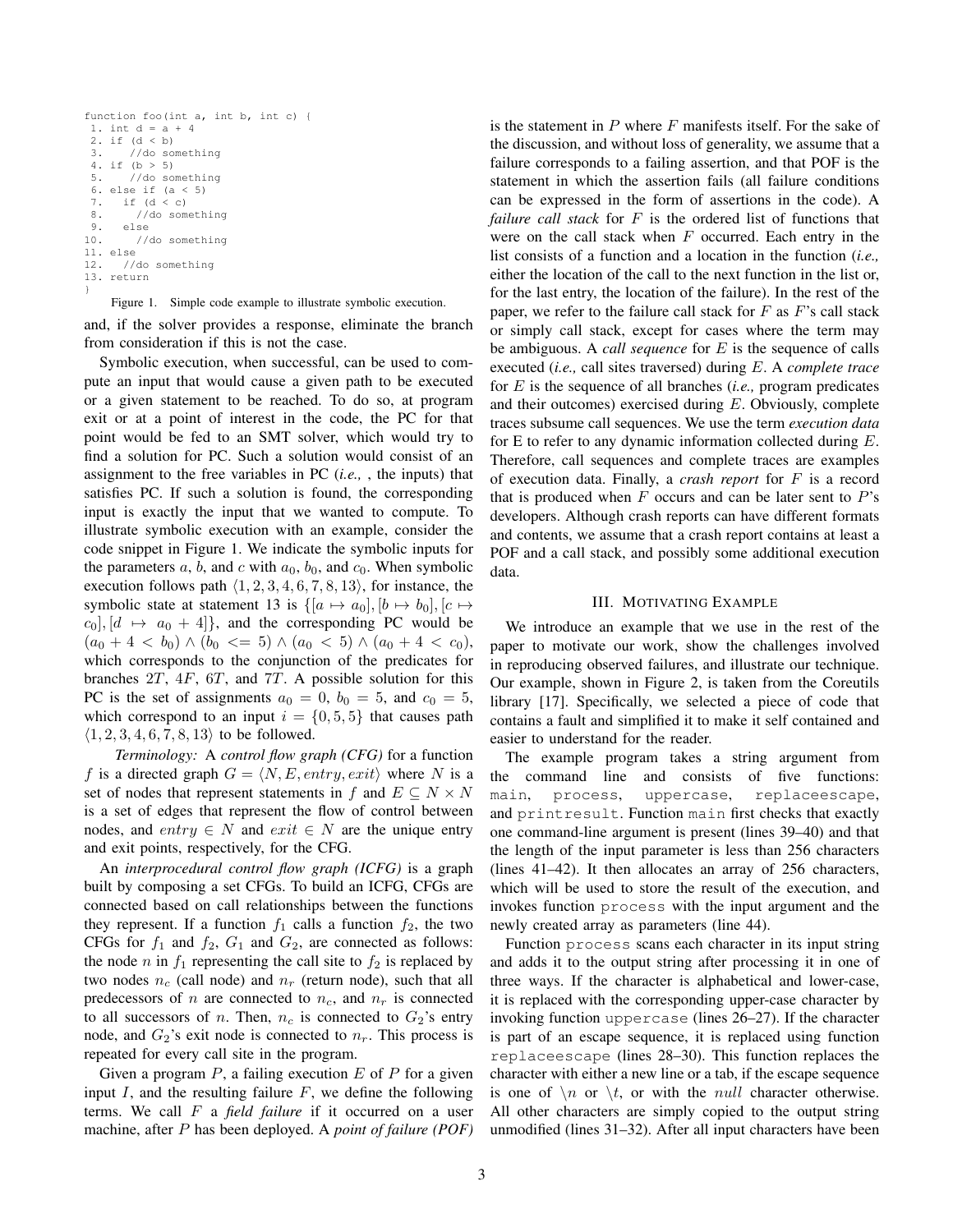```
1. char replaceescape(char e) {
2. switch (e) {
3. case 'n':
4. return 10;
5. case 't':
6. return 9;
7. default:
8. return 0;
9. }
10. }
11. char uppercase(char l) {
12. return l-'a'+'A';
13. }
14. void printresult (char* str, int length) {<br>15. int i;
       int i;
16. for (i=0; i < length; i++) {<br>17. if (str[i] != 0)if (str[i]:=0)18. printf("%c",str[i]);
19. }
20. }
21. void process (char* source, char* dest) {<br>22. int out=0;
       int out=0;23. int in=0;
24. int srclength = strlen(source);
25. while (in<srclength) {
26. if (sourcefin)>='a'&&source[in] <='z') {
27. dest[out]=uppercase(source[in]);<br>28. } else if (source[in]=='\\') {
         } else if (source[in]=='\\') {
29. dest[out]=replaceescape(source[in+1]);<br>30. out++: // correct version: in++:
            out++; // correct version: in++;
31. } else
32. dest[out]=source[in];<br>33. out++:
          33. out++;
34. in++;<br>35. }
35. }
36. printresult(dest,out);
37. }
38. int main(int argc, char *argv[]) {<br>39. if (\text{area}^{-1}=2)39. if (\text{argc!}=2)<br>40. \text{exit}(0):
40. exit<sup>(0)</sup>;<br>41. if (strlen
       if (strlen(argv[1])>=256)
42. exit(0);
43. char* outputstr=malloc(256);<br>44. process(argy[1], outputstr):
       process(argv[1],outputstr);
45. }
```
#### Figure 2. Example of faulty program.

processed, function process calls function printresult, which prints out the generated output string.

The fault in the code is at line 30, in function process. After processing an escape sequence, the code increments the index of the output array out instead of that of the input array in. The first consequence of this fault is that one character is skipped in the output string, and an extra character is added to the string. For a sequence " $\langle n$ ", for instance, both a newline character and character "n" would be added to the output, with an undefined character in between. Another, probably more serious, effect is that the index of the output array will grow larger than the index of the input array by one for each escape character processed. Therefore, if the number of escape characters plus the length of the input array were to exceed 256, which is the size of the output array, this fault will cause a memory error.

This is a simple, yet interesting fault, as the memory error would be triggered only by an input with the following characteristics: (1) the input must contain less than 256 characters, to pass the initial test, and (2) the sum of the length of the input plus the number of escape characters it contains must be greater than 256. Note that this also implies that the input must contain at least two escape characters, as the input string can contain at most 255 characters, whereas the output array

```
Error: memory error
File: example.c
Line: 27
Stack:
        #0 00000388 in process (source=\\
           185417824, dest=186177720) at example.c:27
        #1 00000492 in main (argc=\\
           2, argv=180717480) at example.c:44
          Figure 3. Crash report for our example program.
```
can contain 256. Because it requires a specially-crafted input to be triggered, such a fault that may not be revealed by an in-house test suite (even one that covers all branches in the program) and could therefore result in a field failure.

Let us assume that the program is released with the fault at line 30 that we just discussed, and that a user provides an input that triggers the fault and results in a memory error at line 27, when the program tries to write the  $257<sup>th</sup>$  character in the output array. In this situation, the runtime system would generate a crash report such as the one shown in Figure 3. As the figure shows, the crash report lists the POF for  $F$  (line 27) of example.c), and the call stack at the moment of failure, with one entry per call on the stack.

A developer who is assigned this bug report and wants to investigate the problem would likely try to reproduce the failure, which is far from trivial. Imagine, for instance, that the developer tried to use purely random testing to reach the POF and generate  $F$ . It would be unlikely that such an approach could generate, by chance, an input that satisfies the failing conditions for F.

Even more sophisticate approaches, such as those based on symbolic execution or some other verification techniques, would have a hard time triggering the faulty behavior without any guidance. Given that (1) the length of the input string plus the number of escape characters should be greater than 256, and (2) the loop in function process increments the output array's index by at most two characters per iteration, the shortest failing path would be one that traverses the loop 128 times and, for all iterations but the last one, follows path  $\{26, 28, 29, 30, 33, 34\}$ . Finding this path using symbolic execution would not be possible if the number of loop iterations were bounded to some small value, as it is typically the case to make the exploration feasible (*e.g.,* [18]–[20]). With unbounded loop exploration, on the other hand, symbolic execution may have to explore three paths for each iteration, which would result in  $3^n$  paths explored for *n* iterations—a number that would quickly grow to impractically large values.

For this example, thus, the POF and the call stack are unlikely to provide enough information to help developers reproduce and debug the reported field failure. To do so, developers would need additional information and, specifically, information about the length of the input and the number of escape characters in it. However, this information could be provided in many ways, and by collecting many different kinds of data (*e.g.,* profiles, input values, invariants). Most importantly, the kind of data needed is likely to depend on the specific failure considered. As a first step towards defining a technique for reproducing field failures in house, it is therefore important to understand the usefulness of different kinds of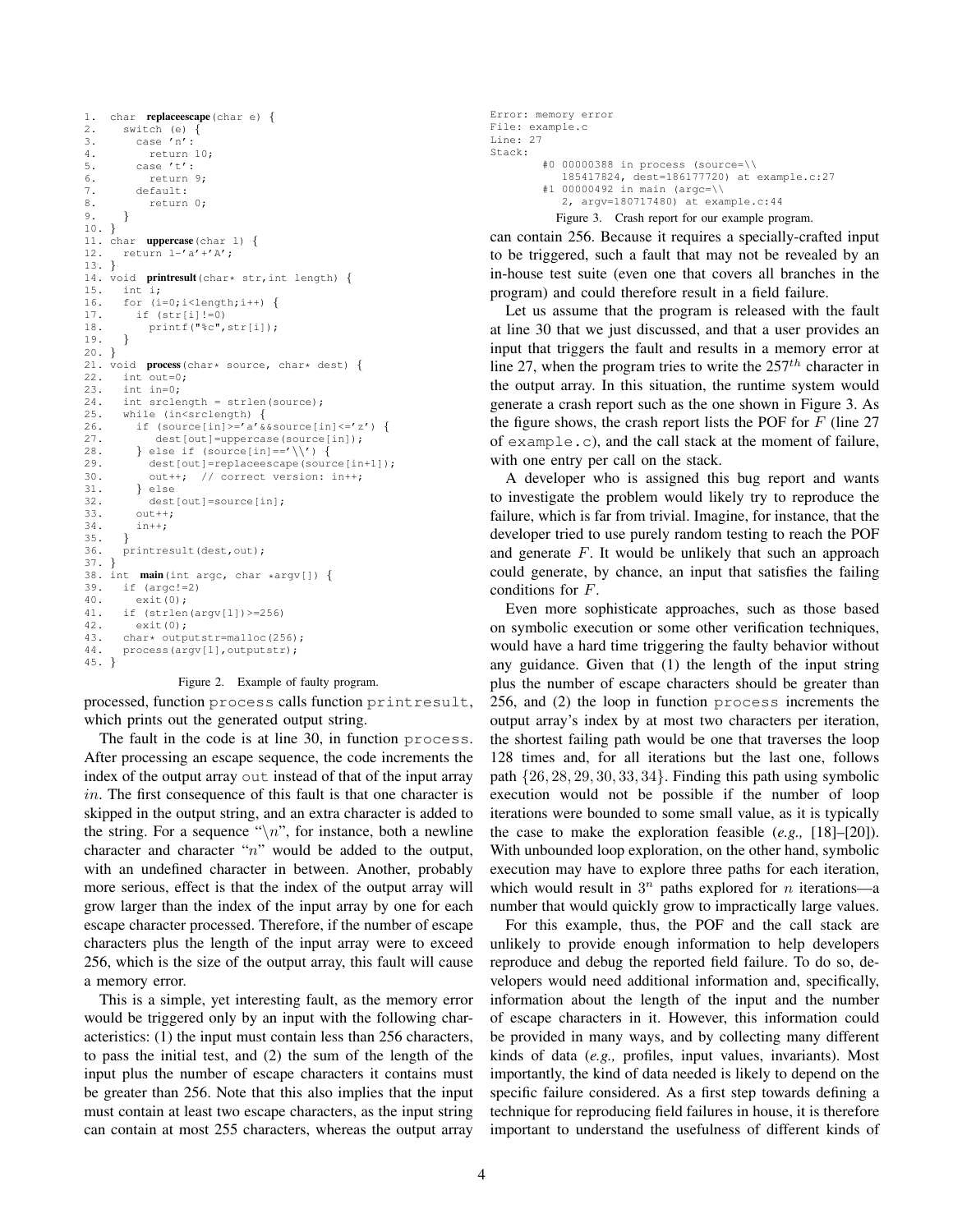

Figure 4. Intuitive high-level view of BUGREDUX.

execution data in this context. To investigate this issue, we defined a general approach for synthesizing executions that (1) mimic executions that resulted in field failures and (2) try to reproduce such failures. We instantiated several variants of our approach that differ in the kind of execution data they use, and studied the effectiveness of these different variants. The next sections discuss our approach and our empirical investigation. We also show how (one instance of) the approach would be able to recreate the failure in our example.

## IV. A GENERAL APPROACH FOR RECREATING FIELD FAILURES

As stated in the Introduction, our overall goal is to be able to recreate field failures in a faithful way (*i.e.,* in a way that allows for debugging the failures) by using information collected in the field (*i.e.,* execution data) that can be gathered without imposing too much space and time overhead to the field executions. To achieve this goal, we developed a general approach that we call BUGREDUX. Intuitively, BUGREDUX operates by (1) collecting different kinds of execution data and (2) using the collected data to synthesize in-house executions that reproduce failures observed in the field. Figure 4 provides a high-level overview of BUGREDUX and of the scenario we target.

As the figure shows, BUGREDUX consists of two main components. The first component is the *instrumenter*, which takes as input an *application* provided by a *software developer* and generates an *instrumented application* that can collect execution data while being executed in the field and add the execution data to *crash reports* from the field. The second component is the *analyzer*, which takes as input a *crash report* and tries to generate a *test input* that, when provided to the *application*, results in the same failure that was observed in the field. A *software tester* can then use the generated input to recreate and try to debug the field failure. This general approach can be defined in different ways depending on the kind of execution data collected and on the technique used for synthesizing execution.

#### *A. Instrumenter and Analyzer Components*

Instrumentation is a well assessed technology, so we do not discuss this part of the approach further. It suffices to say that BUGREDUX adds probes to the original program that, when triggered at runtime, generate the execution data of interest. Conversely, the analyzer is the core part of the approach and the most challenging to develop. Figure 5, which



Figure 5. The analysis component of BUGREDUX.

provides a more detailed view of the analysis component of BUGREDUX, puts the problem in context and let us discuss how we addressed this challenge. As the figure shows, the inputs to the analyzer are an application program  $P$ , whose execution  $E$  produces failure  $F$  that we want to reproduce, and a crash report  $C$  for  $F$ . The goal of the analyzer is to generate a test input that would result in an execution  $E'$  that "mimics"  $E$  and would fail in the same way.

Given crash report C, the *input generator* would analyze program P and try to generate such test input. The exact definition of mimicking depends on the amount of information about the failing execution  $E$  that is available. If only the POF were available, for instance,  $E'$  would mimic  $E$  if it reaches the POF. Conversely, if a complete trace were to be used,  $E'$ would have not only to reach the POF but also to follow the same path as E. This concept of mimicking is defined within the *input generator*, which receives the execution data in the form of a sequence of goals (or statements) to be reached and tries to generate executions that reach such goals in the right order. If successful, the *input generator* would generate a candidate input, and the *oracle* would check whether that input actually fails in the same way as E.

In theory, any automated input generation technique could be used in this context, as long as it can be guided towards a goal (*e.g.,* the point of failure, the entry point of a function on the failure's call stack, or a branch within the program). In this work, we decided to use an approach based on symbolic execution [18]. (It is worth noting that we also considered the use of weakest precondition analysis as an alternative to symbolic execution. Because these two techniques are almost dual, with one being guided from program entry to the point of failure, and the other from the point of failure to program entry, we opted for the approach for which a more mature infrastructure is available.)

Specifically, we use a symbolic execution algorithm customized with an ad-hoc search strategy that leverages the execution data available expressed as a set of goals. Our algorithm, GenerateInputs, is shown in Algorithm 1. GenerateInputs takes as input  $icfg$ , the ICFG for program  $P$ , and goals list, an ordered list of statements to be reached during the execution. (We discuss the exact content of goals\_list in Section IV-C.)

Before starting the symbolic execution, GenerateInputs performs some initializations (lines 2–4). First, it initializes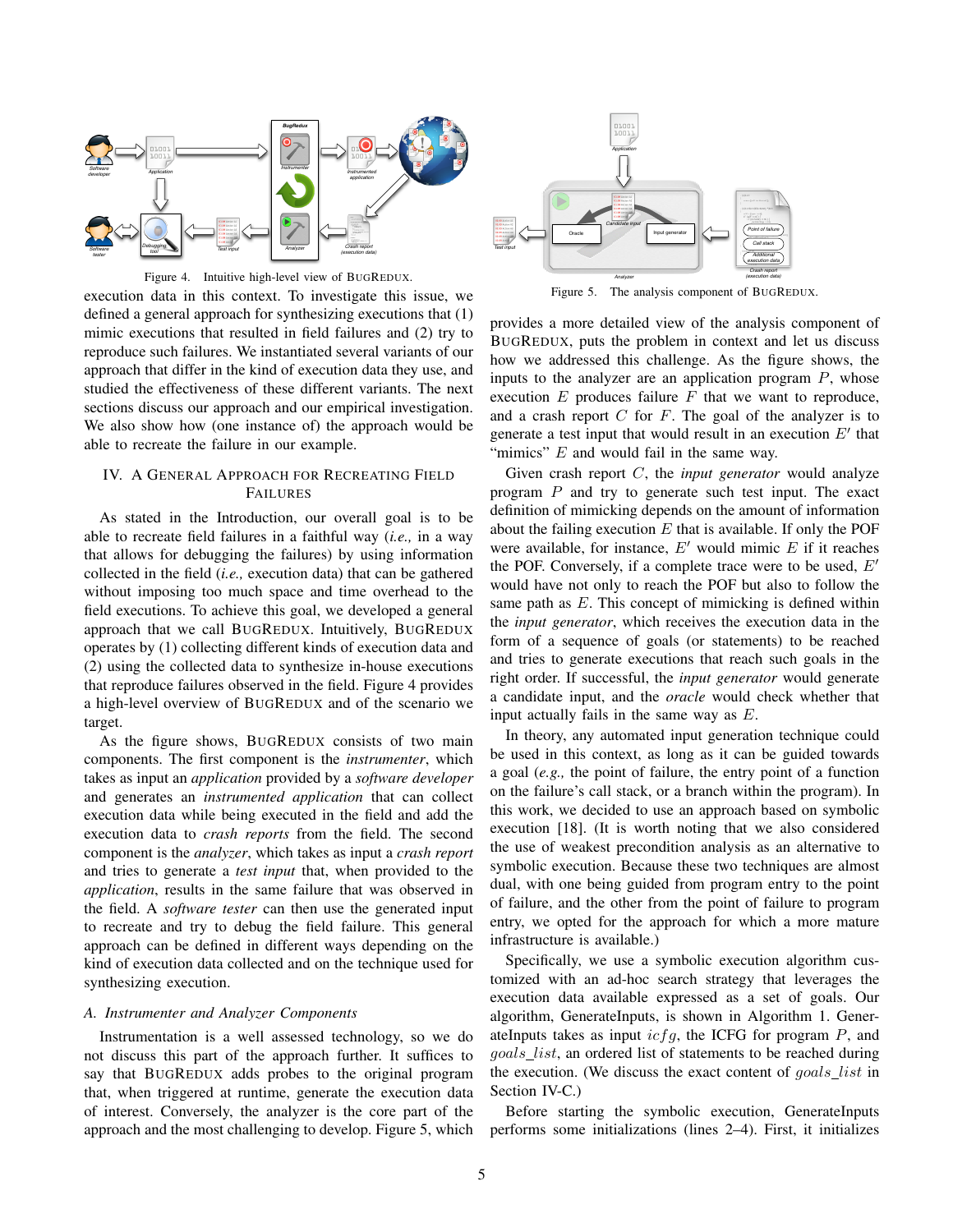Algorithm 1: GenerateInputs



 $sym\_state_0$  with the initial symbolic state, where all inputs are marked as symbolic. Then, it initializes states set, a set that will be used to store search states during the execution, with the initial search state. Entries in  $states\_set$  are quadruples  $\langle cl, pc, ss, goal \rangle$ , where cl is a code location, pc the PC for the path followed to reach location cl, ss the symbolic state right before cl, and *goal* the current target for this state (used to enforce the order in which goals are reaches). The initial search state consists of the entry of the program for  $cl$ , PC true, symbolic state  $sym\_state_0$ , and goal  $G_0$ . Next, the

algorithm assigns to *curr\_goal* the first goal from *goals\_list*.

The algorithm then enters its main loop. At the beginning of each iteration of the loop, GenerateInputs invokes algorithm SelNextState, shown in Algorithm 2. SelNextState checks all the states in the *states\_set*, looking for the most promising state to explore. (At the first invocation of SelNextState, only the initial state is in the *states\_set*. The number of states will increase in subsequent invocations, when more of the program has been explored symbolically.) SelNextState selects states based on the minimum distance mindis, in terms of number of statements in the ICFG, between each state's cl and curr\_goal. To avoid selecting states that have not reached goals that precede curr\_goal in goals\_list, SelNextState only considers states whose target is curr\_goal (line  $5$  in Algorithm 2). If none of these states has a  $cl$ that can reach *curr\_goal*, SelNextState returns null to GenerateInputs. Otherwise, the selected state is returned (line 15 in Algorithm 2).

When GenerateInputs receives the candidate state from SelNextState, it first checks whether the returned state is null. If so, all states in *states\_set* with target curr\_goal cannot reach *curr\_qoal*. Therefore, GenerateInputs would backtrack by updating *curr\_goal* to the previous goal in the goals\_list and thus looking for another path that can reach such goal (line 11).

 $(fale_{cl}, false_{pc}, curr_{state,ss, curr_{state}, goal)$  removes  $curr_{state}$  from state\_set (lines 32–34) because If GenerateInputs finds a candidate state  $curr\_state$  whose code location corresponds to *curr\_goal*, it updates both global goal curr goal and local goal curr state.goal to the next goal in  $goals\_list$  (lines 28–29). It then continues the symbolic execution. If the last goal  $G_n$  is reached, the algorithm stops the symbolic execution, feeds the current PC to the SMT solver, and asks the solver to find a solution for the PC (line 20). If a solution is not found, the generation of the candidate input is deemed unsuccessful. If GenerateInputs returns a candidate state  $curr\_state$  whose code location is not curr\_goal but another goal in goal\_list, the algorithm  $curr\_state$  would reach the goals in the goal list in a different order from the one observed in the failing execution.

> When the symbolic execution reaches a conditional statement *pred* that involves symbolic values, the algorithm performs one execution step along both branches, that is, it updates states' current location and path condition, checks the feasibility of both branches, and remove infeasible states from states set (lines 38–47).

> For statements other than conditional statements, the algorithm suitably updates the symbolic state and the current location of states\_set (lines 50–51).

> The algorithm terminates when either there are no more states to explore (*i.e.*, it tries to back trace from  $G_0$  (line 14)) or a candidate input is successfully generated (line 22). In the former case, our algorithm fails to find a suitable test input. The latter case, conversely, corresponds to a successful run of the algorithm.

In summary, our symbolic execution technique has two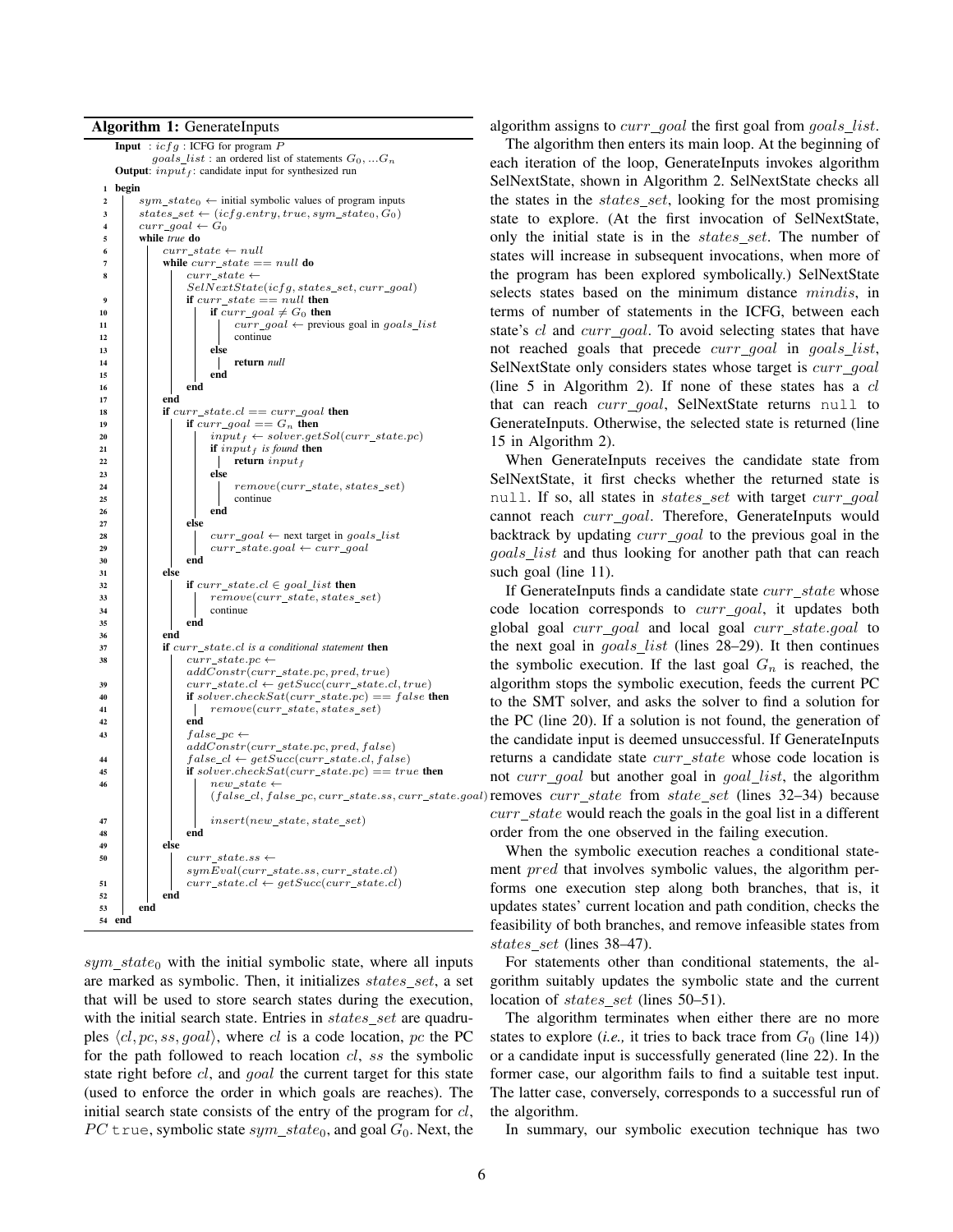

key aspects. First, it uses the execution data from the field to identify a set of intermediate goals that can guide the exploration of the solution space. Second, it uses a heuristic based on distance to select which states to consider first when trying to reach an intermediate goal during the exploration. In theory, the more data (*i.e.,* number of intermediate goals) available, the more directed the search, and the higher the likelihood of synthesizing a suitable execution. On the other hand, collecting too much data can have negative consequences in terms of overhead and introduce privacy issues. To study this tradeoff, we define several variants of our approach that differ on the kind of execution data they consider. We describe these variants in the next section.

#### *B. Applying the algorithm on example code*

We concisely illustrate how we can use a call sequence for a failing execution involving our example code in Figure 2 to demonstrate how our algorithm works in this case. An example of failing input is an input of the program starting with two occurrences " $\langle n \rangle$ " and followed by 251 characters of "a". A call sequence for this input is  $\{44, 29, 27, 29, 27, 27, ..., 27\}.$ 

Our algorithm will start with a state that can execute the call site at line 44. Then, because our algorithm always selects the state with target  $curr\_goal$ , a same state will always be picked by our algorithm for finding the shortest path to reach goals in *goal\_list* in the given order. The state that reaches these goals will be selected and executed during the search. After the selected state reaches all goals in the list, the PC would be  $(input[0] = \setminus) \wedge (input[2] = \setminus) \wedge (input[1] \ge$ a) ∧  $(input[1] \leq z)$  ∧  $(input[3] \geq a)$  ∧  $(input[3] \leq z)$  ∧ ... ∧  $(nput[255] \ge a) \wedge (input[255] \le z)$ . By feeding this path condition to the constraint solver, the algorithm can generate an input that has a similar string structure as the original input and triggers the same failure.

## *C. Execution Data*

In selecting the execution data to consider, we wanted to cover a broad spectrum of possibilities. To this end, we selected four kinds of data: POFs, call stacks, call sequences, and complete program traces. Note that the data are representative of scenarios that go from knowing as little as possible about the failing execution to knowing almost everything about it. In addition, POFs and call stacks are types of data that are very commonly available for crashes, as they are normally included in crash reports. Call sequences, and program traces, on the other hand, are not normally available and represent data that, if they were shown to be useful, would require changes in the way programs are monitored and crash reports are generated.

Given these four kinds of execution data, we instantiated four variations of BUGREDUX that collected and used the four data. As far as data collection is concerned, the first two types of execution data do not require any modification of the program being monitored. All that is needed to use them is simply to extract them from existing reports. The other two types of execution data can be collected by means of well-understood program instrumentation. To collect call sequences, BUGREDUX instruments all call sites in the pro $gram<sup>1</sup>$  whereas to collect program traces it instrument all branches within the program.

Customizing BUGREDUX so that it uses the different data is also relatively straightforward, as it amounts to suitably generating the goals\_list set to be passed to BUGREDUX's input generator. For POF, goals\_list would contain a single entry—the POF itself. For a failure's call stack, there would be an entry in the set for each function on the stack, corresponding to the first statement of the function, plus an additional entry for the POF. Call sequences would result in a goals\_list that contains an entry for each call, corresponding to the call statement. Also in this case, there would be an additional, final entry for the POF. Finally, the goals\_list for a program trace would consist of an entry per branch, corresponding to the statements that is the destination of the branch, and the usual entry for the POF.

In the next section, we discuss how we used these four variants of BUGREDUX to study the tradeoffs involved with the use of different kinds of information and assess the general usefulness of the proposed approach.

#### V. EMPIRICAL INVESTIGATION

In our empirical investigation, we addressed the following research questions:

- RO1: Can BUGREDUX synthesize executions that are able to reproduce field failures starting from a set of execution data?
- RQ2: If so, which types of field data provide the best tradeoffs in terms of cost benefit?

To address these questions, we implemented the four variants of BUGREDUX discussed in the previous sections and applied them to a set of real-world programs. In the rest of this section, we discuss our implementation of BUGREDUX, the program and failures we used, our experimental setup, and the results of our study.

<sup>1</sup>Note that, for engineering reasons related to the possible presence of function pointers, BUGREDUX actually instruments also function entry points.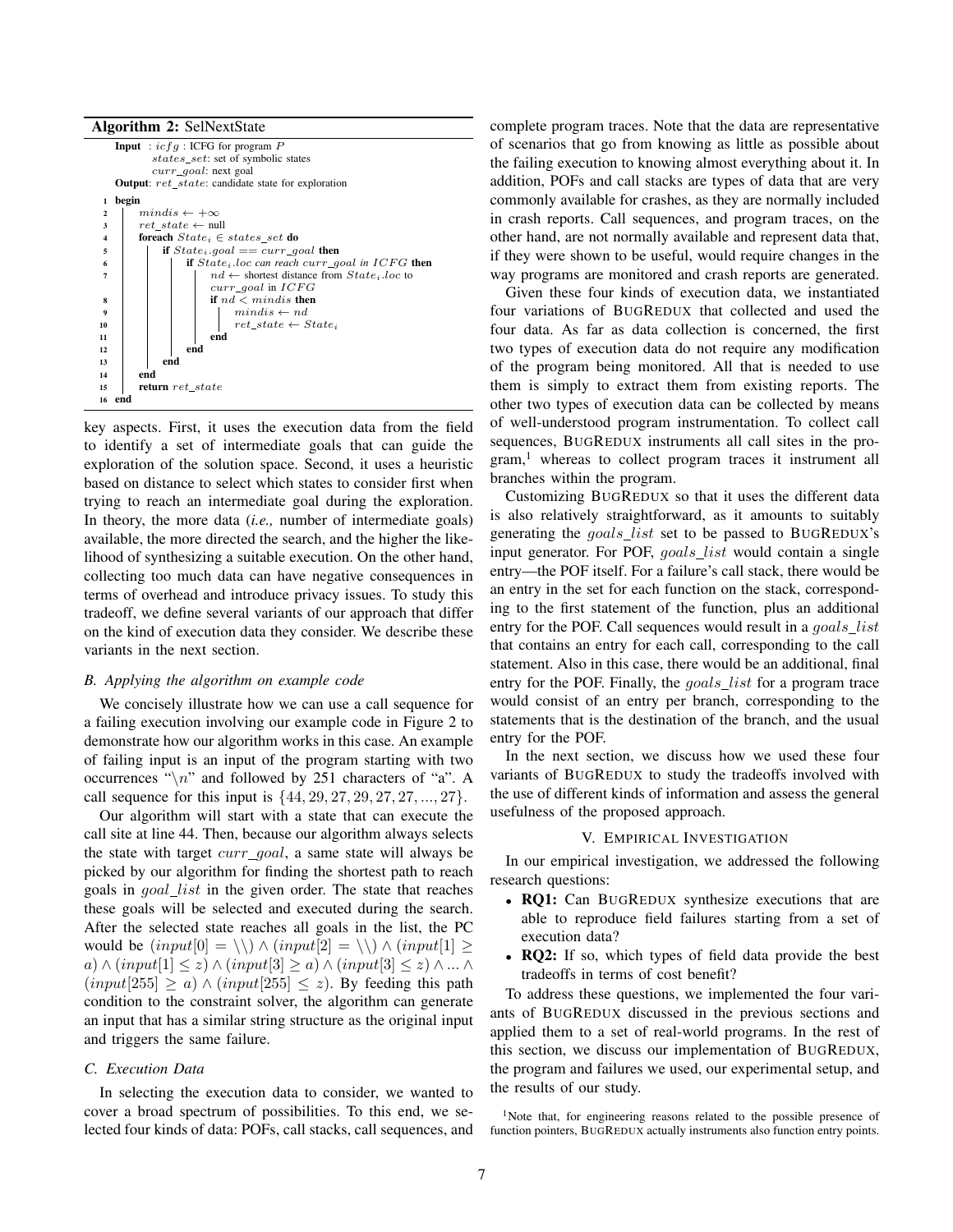## *A.* BUGREDUX *Implementation*

Our implementation of BUGREDUX works on C programs and consists of three modules that correspond to the three components shown in our high-level view of the approach (see Figures 4 and 5): instrumenter, input generator, and oracle. BUGREDUX's instrumenter performs static instrumentation (*i.e.,* probes are added to the code at compile time) by leveraging the LLVM compiler infrastructure (http://llvm.org/). The input generator in BUGREDUX is built on top of KLEE [21], a symbolic execution engine for C programs. KLEE is an ideal choice for us because it provides all of the basic symbolicexecution functionality, which we could reuse, and is easily extensible and customizable. We were able to implement Algorithms 1 and 2 as a custom search strategy for KLEE and only had to perform minor modifications to the underlying code. Finally, BUGREDUX's oracle module is implemented as a simple Perl script that operates as follows. (1) It takes as input program  $P$ , an input  $I$  for  $P$ , and a crash report  $C$ corresponding to failure  $F$ . (2) It runs  $P$  against  $I$  and collects any crash report generated as a result of the execution. (3) If either no report is generated or the call stack and POF in the generated report do not match those in  $C$ , it reports that the approach failed; it reports a success otherwise.

## *B. Program Subjects*

To investigate our research questions in a real(istic) setting, we decided to use a set of real, non-trivial programs that contained one or more faults and had test cases that could reveal such faults. To do this, we considered programs from three public repositories that have been used extensively in previous research: SIR [22], BugBench [23], and exploitdb [24]. Specifically, we selected three programs from SIR, two from BugBench, and nine from exploit-db. Table I shows the relevant information about each program: name; repository from which it was downloaded and, inparentheses and only for exploit-db, the ID of the corresponding repository entry; size; and the number of faults it contains. As the table shows, the program sizes range between 0.5 kLOC and 241 kLOC, and each program contains one or two faults. The faults in the BugBench's and exploit-db's programs are real faults, whereas the ones in the programs from SIR are seeded.

We selected these programs because they have been used in previous research [24], [25] and because of the representativeness of their faults. The faults in exploit-db and BugBench are real faults mostly discovered by users in the field, whereas the faults in SIR are seeded by researchers but are carefully designed to simulate real faults.

We excluded from our study three programs from SIR and four from BugBench because our current prototype, and more specifically its underlying symbolic execution engine, could not handle some of the constructs in these programs (*e.g.,* complex interactions with the environment and network inputs). As far as faults are concerned, we selected faults that caused a program crash, rather than just generating an incorrect output. This choice was simply made for convenience and

Table I SUBJECT PROGRAMS USED IN OUR STUDY.

| Name      | Repository         | Description              | Size           | # Faults       |
|-----------|--------------------|--------------------------|----------------|----------------|
|           |                    |                          | (kLOC)         |                |
| sed       | <b>SIR</b>         | stream editor            | 14             | $\overline{2}$ |
| grep      | <b>SIR</b>         | pattern-matching utility | 10             | 1              |
| gzip      | <b>SIR</b>         | compression utility      | 5              | $\overline{2}$ |
| ncompress | BugBench           | (de)compression utility  | $\overline{c}$ | 1              |
| polymorph | BugBench           | file system "unixier"    | 1              | 1              |
| aeon      | exploit-db         | mail relay agent         | 3              | 1              |
|           | $(CVE-2005-1019)$  |                          |                |                |
| iwconfig  | exploit-db         | wireless tool            | 11             | 1              |
|           | (CVE-2003-0947)    |                          |                |                |
| glftpd    | exploit-db         | FTP server               | 6              | 1              |
|           | $(OSVDB-ID#16373)$ |                          |                |                |
| htget     | exploit-db         | file grabber             | 3              | 1              |
|           | (CVE-2004-0852)    |                          |                |                |
| socat     | exploit-db         | multipurpose relay       | 35             | 1              |
|           | $(CVE-2004-1484)$  |                          |                |                |
| tipxd     | exploit-db         | IPX tunneling daemon     | 7              | 1              |
|           | $(OSVDB-ID#12346)$ |                          |                |                |
| aspell    | exploit-db         | spell checker            | 0.5            | 1              |
|           | $(CVE-2004-0548)$  |                          |                |                |
| exim      | exploit-db         | message transfer agent   | 241            | 1              |
|           | (EDB-ID#796)       |                          |                |                |
| rsync     | exploit-db         | file synchronizer        | 67             | 1              |
|           | $(CVE-2004-2093)$  |                          |                |                |
| xmail     | exploit-db         | email server             | 1              | 1              |
|           | $(CVE-2005-2943)$  |                          |                |                |

to minimize experimental bias—with crashes, failures can be objectively identified and do not require the manual encoding of the failure condition as an assertion.

We also performed a preliminary check on the programs (and faults) that we selected by feeding them to an unmodified version of KLEE and letting it run for 72 hours. The goal of this check was to assess whether the faults considered could have been discovered by a technique that blindly tries to cover as much of the programs as possible. If so, this would be an indication that the faults are easy to reveal and, thus, are probably not good candidates for our study. An unmodified version of KLEE was able to discovered the faults in only one of the subjects: iwconfig.

## *C. Experimental Setup*

In order to collect the data needed for our investigation, we proceeded as follows. To simulate the occurrence of field failures, we used the test cases distributed with our subject programs as proxies for real users. For each fault f considered, we ran the test cases until a test case  $t_f$  failed and generated a program crash; we associated  $t_f$  to f as its failing input. We then reran all the failing inputs on all the corresponding faulty programs three times. The first time, we ran them on the unmodified programs, the second time on the programs instrumented by BUGREDUX to collect call sequences, and the third time on the programs instrumented by BUGREDUX to collect complete program traces. For each such execution, we measured the duration of the execution and the size of the execution data generated.

With this information available, we used the four variants of BUGREDUX to synthesize a failing execution starting from a suitable set of goals (*i.e.,* POF, call stack at the time of failure, call sequence, and complete program trace). For each run of BUGREDUX, we recorded whether the generation was successful (*i.e.,* whether a candidate input was generated at all)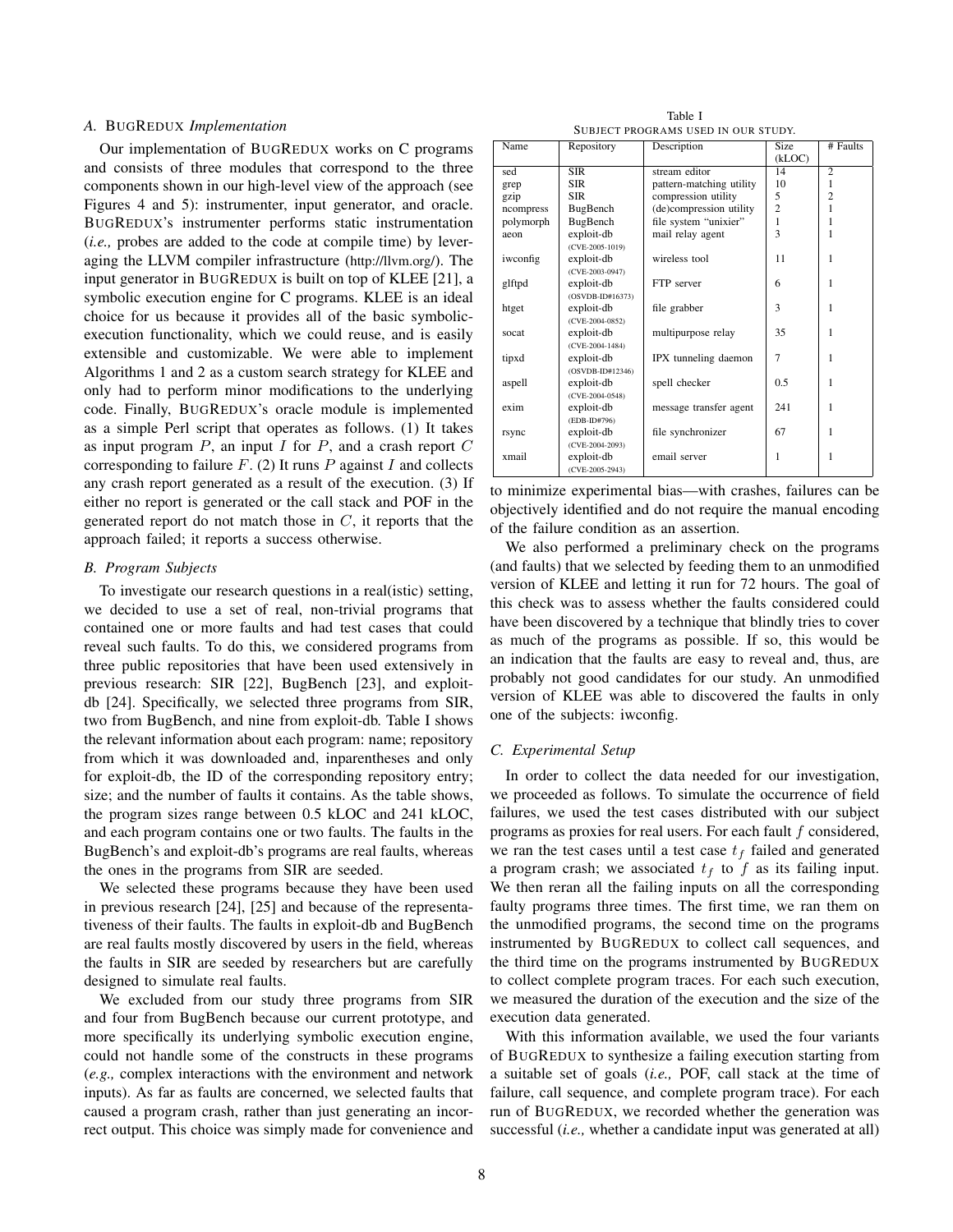Table II TIME OVERHEAD IMPOSED ON THE SUBJECT PROGRAMS.

| Name        | POF      | $\overline{\text{Call}}$ stack | Call sequence | Complete trace |
|-------------|----------|--------------------------------|---------------|----------------|
| sed.fault1  | $\theta$ | $\Omega$                       | $4.5\%$       | 27.2%          |
| sed.fault2  | 0        | $\Omega$                       | 12.5%         | 87.5%          |
| grep        | 0        | $\theta$                       | 47%           | 182%           |
| gzip.fault1 | 0        | $\theta$                       | $10.3\%$      | 72%            |
| gzip.fault2 | 0        | $\theta$                       | 12%           | 308%           |
| ncompress   | 0        | $\theta$                       | $2\%$         | 16%            |
| polymorph   | 0        | $\theta$                       | $1\%$         | 8%             |
| aeon        | 0        | $\theta$                       | 50%           | 1066%          |
| iwconfig    | 0        | $\theta$                       | 7%            | 128%           |
| glftpd      | 0        | $\theta$                       | $9\%$         | 45%            |
| htget       | 0        | $\theta$                       | 9%            | 287%           |
| socat       | 0        | $\theta$                       | 21%           | 110%           |
| tipxd       | $\theta$ | $\theta$                       | 2%            | 36%            |
| aspell      | 0        | $\theta$                       | 18.8%         | 143%           |
| exim        | 0        | $\theta$                       | 17.4%         | 389%           |
| rsync       | 0        | $\theta$                       | 3%            | 66%            |
| xmail       | 0        | 0                              | 22.6%         | 290%           |

and how long it took for the synthesis. We set a timeout of 72 hours for the generation, after which we marked the run as unsuccessful. We also recorded whether the candidate input, if one was generated, could reproduce the original failure according to BUGREDUX's oracle.

## *D. Results and Discussion*

This section presents the results of our empirical study and discusses the implication of the results in terms of our two research questions. We present the results using four tables, where the first two tables contain the data related to the cost of the approach (*i.e.,* the time and space overhead imposed by BUGREDUX), and the last two tables show the data about the effectiveness of the approach (*i.e.,* whether BUGREDUX was able to synthesize an execution and whether such execution could be used to reproduce an observed failure). We provide a set of tables that present the results for each of the 17 failing executions considered (identified by the name of the failing program, possibly followed by a fault ID) and for each of the variants of BUGREDUX (identified by the kind of execution data on which it operates).

Table II shows the time overhead imposed by BUGREDUX on the subject programs, measured as the percentage increase of the running time due to the instrumentation added by BUGREDUX. Because POF and call stacks are collected by the runtime system at the moment of the failure and do not require any additional instrumentation, collecting them incurs no overhead. The situation is different for call sequences and complete traces, which both require BUGREDUX to instrument the programs (see Section IV-C). As expected, the overhead imposed by complete-trace collection is almost an order of magnitude higher than that for call sequences. We also observe that the overhead for collecting call sequences depends on program size and execution length. To correctly interpret the results, it is important to consider that this data was collected with a straw-man instrumentation that simply writes events to the log as soon as they occur; the use of caching techniques could decrease the overhead dramatically. Because the goal of this initial investigation was more exploratory, and the numbers are acceptable, we left such optimization for future work.

Table III SIZE OF EXECUTION-DATA COLLECTED (KB).

| Name        | POF | Call stack | Call sequence | Complete trace |
|-------------|-----|------------|---------------|----------------|
| sed.fault1  | 0.8 | 0.8        | 5.8           | 54.4           |
| sed.fault2  | 0.9 | 0.9        | 10.2          | 261.9          |
| grep        | 0.7 | 0.7        | 3.4           | 716.1          |
| gzip.fault1 | 0.8 | 0.8        | 2.0           | 176            |
| gzip.fault2 | 0.8 | 0.8        | 2.5           | 1784.6         |
| ncompress   | 0.7 | 0.7        | 0.9           | 33.1           |
| polymorph   | 0.5 | 0.5        | 0.7           | 1.5            |
| aeon        |     |            | 1.1           | 3              |
| iwconfig    |     |            | 3             | 594            |
| glftpd      | 1.5 | 1.5        | 3.2           | 130            |
| htget       | 0.7 | 0.7        | 2.7           | 2814           |
| socat       | 0.8 | 0.8        | 9.6           | 451            |
| tipxd       | 0.6 | 0.6        | 0.7           | 19             |
| aspell      | 0.6 | 0.6        | 30.5          | 566            |
| exim        | 0.9 | 0.9        | 100.7         | 14897          |
| rsync       |     |            | 11.4          | 521            |
| xmail       | 0.8 | 0.8        | 84.8          | 2361           |

Table III shows the size of the different kinds of execution data collected by BUGREDUX. Note that the data size for POFs and call stacks is the same because our current implementation of BUGREDUX extracts them both from the crash reports generated by the runtime system. We therefore report the size of the crash reports for these two types of data. Also in this case, the size of the complete-trace data is at least an order of magnitude larger than that of the call-sequence data, and in some cases the difference is even more extreme. For instance, in the case of gzip.fault2, the reason for the large gap is that the number of function calls is low but there is a large number of loop iterations within functions. Overall, for the executions considered, the size of the execution data is fairly contained, and it would be practical to collect them.

The last two tables are the most relevant for our investigation, as they address the core question of the effectiveness of the approach. Specifically, Table IV shows how many failing executions BUGREDUX was able to mimic and, for those, how long it took for the input generation. Entries of type "N/A" in the table indicate cases where the input generator was not able to produce a candidate input within the time limit assigned (72 hours). As expected, symbolic execution guided only by the POF is unlikely to be successful for most programs. A manual examination of the programs for which POFs are enough to reproduce failures showed that all such failures have two common characteristics: (1) the POFs are close to the entry of the programs and are easy to reach; (2) the failures can be triggered by simply reaching the POFs. For these failures, developers could easily identify the corresponding faults if provided with traditional crash reports. As also expected, the more information is available in the form of intermediate goals that can guide the exploration, the better the performance of the approach. Using stack traces, BUGREDUX can mimic 11 out of the 17 failing executions, and using call sequences, it can mimic all but 1 failing execution (the one in program exim).

In some cases (*e.g.,* htget, tipxd), the time needed to synthesize an execution using call stacks is larger than the time needed in the case of call sequences, when they are both successful. The reason for this result is that the additional information provided by call sequences can better guide sym-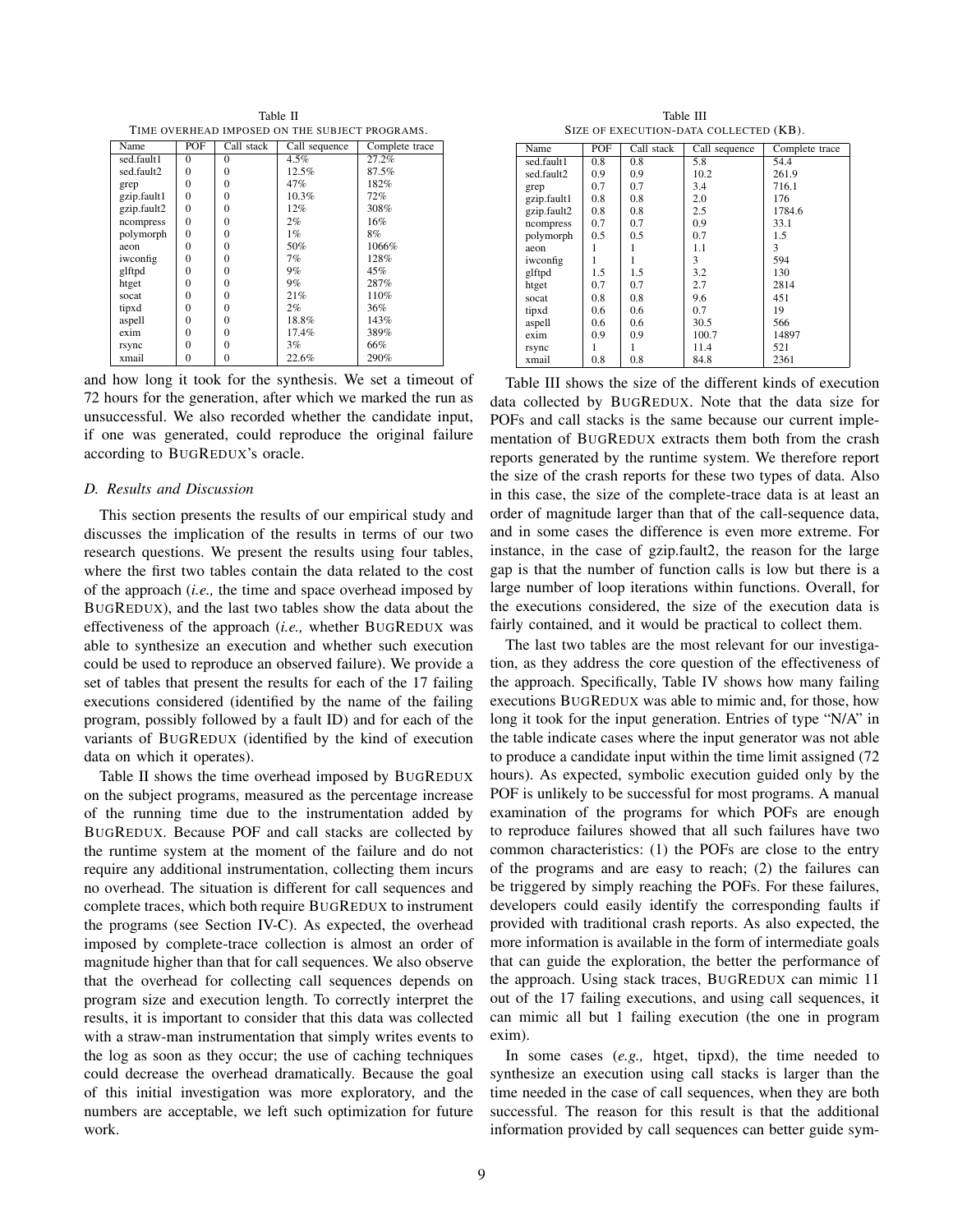Table IV EFFECTIVENESS AND EFFICIENCY OF BUGREDUX IN SYNTHESIZING EXECUTIONS STARTING FROM COLLECTED EXECUTION DATA.

| Name        | POF  | Call stack | Call sequence | Whole trace |
|-------------|------|------------|---------------|-------------|
| sed.fault1  | N/A  | N/A        | 98s           | N/A         |
| sed.fault2  | N/A  | N/A        | 17349s        | N/A         |
| grep        | N/A  | 16s        | 48s           | N/A         |
| gzip.fault1 | 3s   | 18s        | 11s           | N/A         |
| gzip.fault2 | 20s  | 28s        | 25s           | N/A         |
| ncompress   | 155s | 158s       | 158s          | N/A         |
| polymorph   | 65s  | 66s        | 66s           | N/A         |
| aeon        | 1s.  | 1s.        | 1s            | 1s.         |
| rysnc       | N/A  | N/A        | 88s           | N/A         |
| iwconfig    | 5s   | 5s         | 5s            | N/A         |
| glftpd      | 5s   | 5s         | 4s            | N/A         |
| htget       | 53s  | 53s        | 9s            | N/A         |
| socat       | N/A  | N/A        | 876s          | N/A         |
| tipxd       | 27s  | 27s        | 5s            | N/A         |
| aspell      | 5s.  | 5s         | 12s           | N/A         |
| xmail       | N/A  | N/A        | 154s          | N/A         |
| exim        | N/A  | N/A        | N/A           | N/A         |

bolic execution and avoid many irrelevant paths. The reduced number of explored paths would obviously result in less time needed for synthesizing an execution.

One surprising finding is that this trend is not confirmed when complete traces are used as a guide. We investigated this behavior and found that the main reason for this behavior is that, intuitively, complete traces somehow provide too much guidance to the input generator. Having a complete trace forces symbolic execution to follow exactly the same path as the original failing execution, which is useful in terms of imitating the failure's behavior, but in most cases results in potentially long paths that contain conditions that the SMT solver cannot handle. Conversely, a looser yet informative guidance, such as a call sequence, leaves more degrees of freedom to the input generator and increases its chances of success. For example, paths that result in constraints that are beyond the capabilities of the SMT solver would be dropped in favor of simpler paths that may still reach the targeted goal. In a sense, among the execution data we considered, call sequences represent a sweet spot between providing too little and too much information to the search.

It is important to stress that these synthetic executions are executions that reach all of the intermediate goals extracted from the execution data and provided to the input generator, but they are not guaranteed to reproduce the observed failure. Consider again our initial example in Figure 2. It is easy to synthesize an execution that reaches line 44 in function main and line 27 in function process, but that execution is unlikely to fail, as we discussed in Section III. This is especially true when considering the more limited types of execution data, such as POFs and call stacks, which provide little guidance to the search. The results in Table V clearly illustrate this issue. In the table, a "Y" (resp., "N") in a cell indicates that, for the failure corresponding to that row, the synthetic execution generated by BUGREDUX using the execution data of the corresponding column was able (resp., was unable) to reproduce the failure. (The values in the last column are all "N" except for aeon because, as we saw in Table IV, BUGREDUX was not able to generate synthetic executions for most of the failures when using complete

Table V EFFECTIVENESS OF SYNTHETIC EXECUTIONS IN REPRODUCING OBSERVED FAILURES.

| Name        | POF                   | Call stack | Call sequence | Complete trace        |
|-------------|-----------------------|------------|---------------|-----------------------|
| sed.fault1  | $\overline{\text{N}}$ | N          | Ÿ             | $\overline{\text{N}}$ |
| sed.fault2  | N                     | N          | Y             | N                     |
| grep        | N                     | N          | Y             | N                     |
| gzip.fault1 | Y                     | Y          | Y             | N                     |
| gzip.fault2 | N                     | N          | Y             | N                     |
| ncompress   | Y                     | Y          | Y             | N                     |
| polymorph   | Y                     | Y          | Y             | N                     |
| aeon        | Y                     | Y          | Y             | Y                     |
| rsync       | N                     | N          | Y             | N                     |
| iwconfig    | Y                     | Y          | Y             | N                     |
| glftpd      | Y                     | Y          | Y             | N                     |
| htget       | N                     | N          | Y             | N                     |
| socat       | N                     | N          | Y             | N                     |
| tipxd       | Y                     | Y          | Y             | N                     |
| aspell      | N                     | N          | Y             | N                     |
| xmail       | N                     | N          | Y             | N                     |
| exim        | N                     | N          | N             | N                     |

traces.)

As shown in the table, for the seven simple programs in our set reaching POF is enough to trigger the original failure. Conversely, for the four failures in grep, gzip, htget and aspell, BUGREDUX was able to synthesize executions that generated the same call stacks as the failing executions, but such synthetic executions did not reproduce the considered failures. All synthetic executions but one (for one of exim's failures) generated from call sequences were able to reproduce the original failures, which provides clear evidence of the usefulness of this type of execution data.

## *E. Discussion*

The results of our investigation, albeit preliminary, let us address our two research questions and make some observations. As far as RQ1 is concerned, our results provide initial evidence that, for the programs and failures considered, BUGREDUX can reproduce observed failures starting from a set of execution data. For RQ2, the results provide initial but clear evidence that call sequences represent the best choice, among the ones considered, in terms of costbenefit tradeoffs: using call sequences, BUGREDUX was able to reproduce 16 out of 17 observed failures; even using an unoptimized instrumentation, BUGREDUX was able to collect call sequences with an acceptable time and space overhead; and in general, call sequences are unlikely to reveal sensitive or confidential information about an execution. (Although this is just anecdotical evidence, we observed that none of the inputs generated by synthesizing call sequences corresponds to the original input that caused the failure.) Unlike complete traces, which may provide enough information to reverse engineer the execution and identify the inputs that caused such execution, call sequences are a much more abstract model of an execution. The fact that BUGREDUX was able to synthesize failing executions using call sequences and not complete traces should not be misleading in this respect. Consider that (1) the inputs to the failing executions may have little to do with those of the synthesized execution<sup>2</sup> and (2) a complete trace may

<sup>2</sup>For example, in program ncompress, the original input that makes the program fail contains 1520 "a" characters, whereas the input generated by BUGREDUX is a sequence of more than 1600 random characters.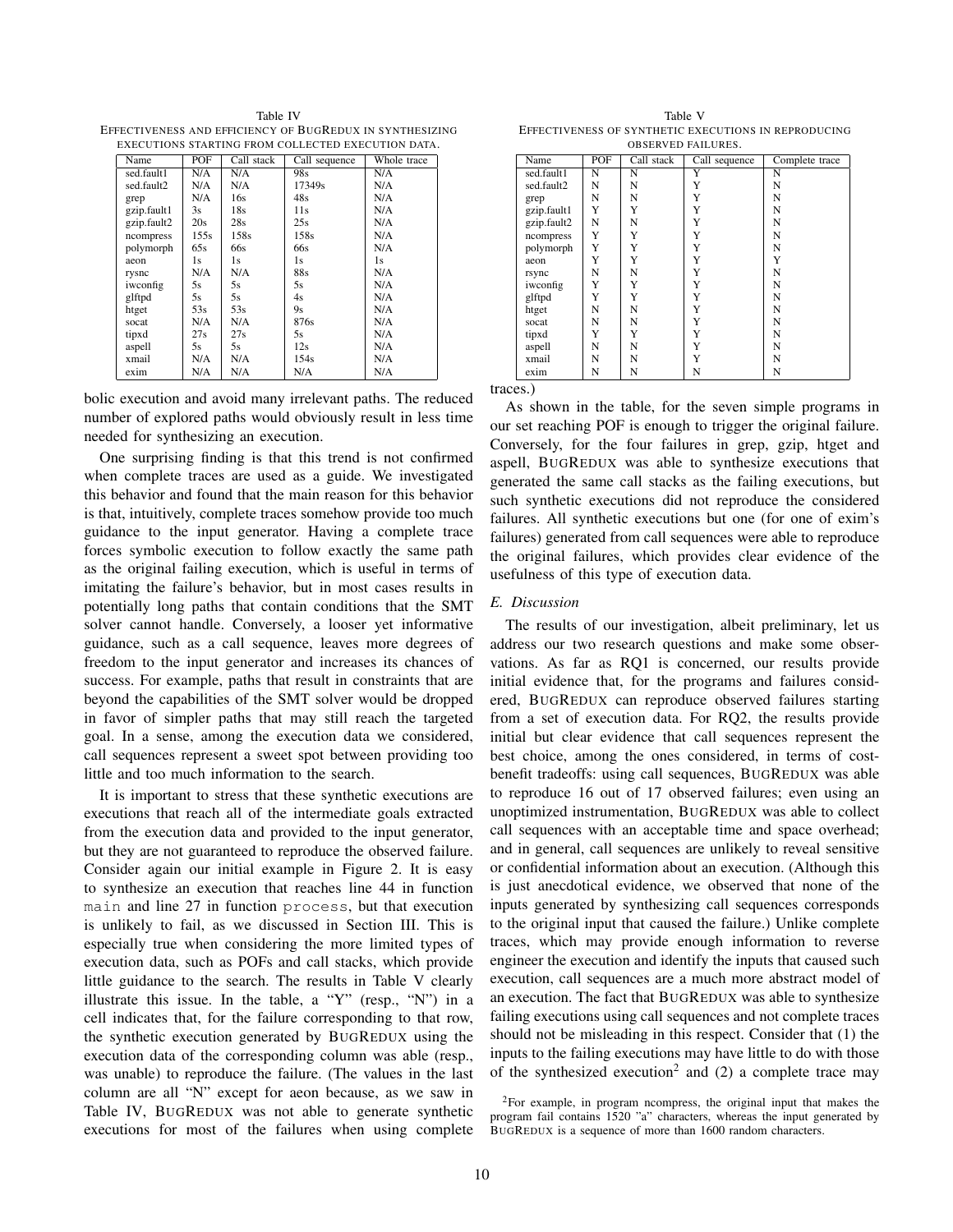Table VI MINIMAL NUMBER OF ENTRIES IN CALL SEQUENCES REQUIRED TO REPRODUCE FAILURES

| KLI KODUCE TAILUKL9 |                |  |  |
|---------------------|----------------|--|--|
| Original Length     | Minimal Length |  |  |
| 81                  | 45             |  |  |
| 34                  |                |  |  |
| 17                  |                |  |  |
| 27                  |                |  |  |
| 23                  |                |  |  |
| 516                 | 256            |  |  |
|                     |                |  |  |

be difficult to handle for an algorithm, but may reveal much more information to a human being.

An additional observation that can be made based on the results is that POFs and call stacks do not appear to be very useful in reproducing failures. Manual examination of the faults considered showed that the points where the failure is observed tend to be distant from the fault. Therefore, most such failures are triggered only when the program executes the faulty code, and the incorrect program state propagates to the point of failure. In these cases, POFs and call stacks are unlikely to help because the faulty code may be nowhere near the POF or the functions on the stack at the moment of the crash. If confirmed, this would be an interesting finding, as these two types of execution data are normally collected in crash report. Extending crash reports with additional information may make them considerably more useful to developers.

In general, it is well known that the problem of synthesizing (inputs for) an execution that reaches a given point in a program is undecidable, as it can easily be reduced to the termination problem. Therefore, intuitively, we would expect that more guidance in the search for such an execution could only improve the chances of finding it. One interesting observation that we can derive from our results contradicts this intuition. As we discussed earlier in this section, providing too much guidance may be just as problematic as providing too little of it. In other words, these results seem to suggest that a sweet spot may be found that would allow enough freedom for the search to explore different possibilities, but also enough guidance to direct the search to its target.

As a further step towards the identification of such sweet spot, we performed an additional exploratory study in which we removed entries in call sequences and studied whether the partial sequences still contained enough information to recreate observed failures. More precisely, we selected six failures from the original list and, for each failure and corresponding call sequence, removed entries from the sequence until BUGREDUX was unable to reproduce the failure at hand using the resulting reduced sequence. Table VI shows the result of this study in terms of number of entries in the call sequences before and after reduction. For example, only 3 of the 34 entries in the original call sequence are needed to reproduce the observed failure in grep. From the results, we can observe that in most cases only a small subset of calls in the sequences is actually necessary to suitably guide the exploration. We can further observe that the number of entries needed seems to increase with the complexity of the program input. For instance, sed.fault1 can only be triggered by an input file that include a sed script, and aspell's fault can only be triggered by an input of a given length; for these two faults, the reduction in the call sequence is less substantial than for the other faults considered. These additional results motivate further research in this direction, as we discuss in Section VII.

*Limitations and Threats to Validity:* The research presented is still in a relatively early stage. As such, there are limitations to the approach proposed and threats in the empirical investigation we performed. One limitation of BU-GREDUX is due to the fact that it relies on symbolic execution, an inherently complex and expensive approach. However, recent results have shown that, if suitably defined, tuned, and engineered, symbolic execution can scale even to large system [26]. Moreover, as we discuss in our future work, our approach can leverage different execution-synthesis techniques. Another limitation of BUGREDUX is that we currently do not explicitly handle concurrency and non-determinism. Conceptually, we could have considered execution data that included concurrency related information, and extended BU-GREDUX accordingly. However, in this initial phase of the research, we chose to focus on a smaller domain, and get a better understanding of that domain, before considering additional issues.

Like for all studies, there are threats to the validity of our results. As far as our implementation of BUGREDUX is concerned, we tested it on small examples and spot checked many of the results presented in the paper, which mitigated the risk of reporting erroneous results. In terms of external validity, our results may not generalize to other programs and failures. However, we studied 17 failures and 15 programs from three different software repositories. The subjects we used are real-world programs, several of which are widely used both by real users in the field and by researchers as experimental subjects. Another issue with the empirical results is that the ultimate evidence of the usefulness of the technique would require its use in a real setting and with real users. Although such an evaluation would be extremely useful, and we plan to do it in the future, we believe that it would be premature at this point. In fact, it is typical for most research in the area of debugging to perform extensive evaluations in-vitro to understand and fine tune the techniques before performing an expensive human study.

Overall, we believe that our results, albeit preliminary in nature, are promising and motivate further research in this area. If confirmed by additional studies and research, these results may result in new and more effective ways of debugging and improving software quality.

## VI. RELATED WORK

Debugging is an extremely prolific area of research, and the related work is consequently vast. In this section, we focus on the work that is most closely related to our approach.

Our work is related to automated test-input generation techniques, such as those based on symbolic execution (*e.g.,* [19]–[21], [27]) and random generation (*e.g.,* [28], [29]). Generally, these techniques target the problem of generating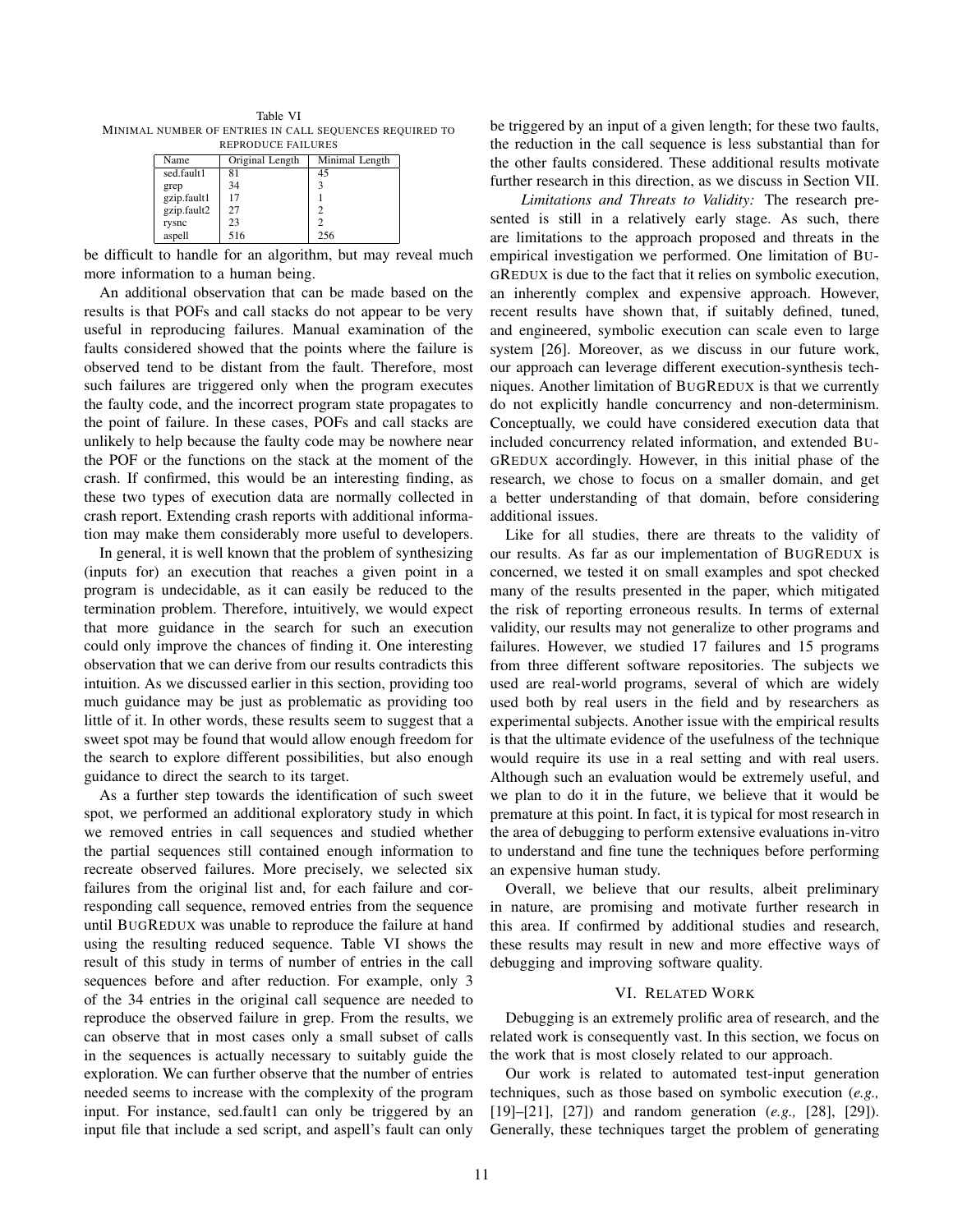inputs that trigger or discover faults in a program. As our results show, these techniques are generally not applicable to the problem we are targeting.

Techniques that capture program behaviors by monitoring or sampling field executions are also related to ours (*e.g.,* [5], [7], [11]). These techniques usually capture execution events and possibly interactions between programs and the running environment to later replay or analyze them in house. These approaches tend to either capture too much information, and thus raise practicality and privacy issues, or too little information, and thus be ineffective in our context.

More recently, researchers started investigating approaches to replay field failures using more limited information. For example, some researchers used weakest preconditions to find inputs that can trigger certain types of exceptions in Java programs [30]–[32]. These approaches, however, target only certain types of exceptions and tend to operate locally at the module level. Another approach, SherLog [33], makes use of run-time logs to reconstruct paths near logging statements to help developers to identify bugs. This approach does not aim to generate program inputs, but rather to highlight code areas potentially related to a failure. Zamfir and Candea introduce a technique for automated debugging based on input generation [34]. Given a POF, they use symbolic execution to try to generate inputs that would reach the POF. As we showed in this paper, without additional guidance, symbolic execution techniques are unlikely to be successful in this context. Unlike our approach, however, they can handle multithreaded programs; it would be interesting to investigate a combination of the two techniques. Another approach that targets concurrency issues is that by Park and colleagues, who presented PRES (probabilistic replay via execution sketching) to help reproduce concurrency bugs [35]. Their technique mostly focuses on replaying issues related to concurrency, so it is also complementary to our approach.

It is nowadays common practice to use software (*e.g.,* Breakpad [36]) or OS capabilities (*e.g.,* Windows Error Reporting [2] and Mac OS Crash Reporter [3]) to automatically collect crash reports from the field. As we discussed earlier, these reports can be used to correlate different failures reported from the field. DebugAdvisor [37], for instance, is a tool that analyzes crash reports to help find a solution to the reported problem by identifying developers, code, and other known bugs that may be correlated to the report. Although these techniques have been shown to be useful, they target a different problem, and the information they collect is too limited to allow for recreating field failures.

## VII. CONCLUSION AND FUTURE WORK

It is well known that the ability of reproducing an observed failure is one of the key elements of debugging. Whereas recreating failures that occur during in-house testing is usually easy, doing so for failures that occur in the field, on user machines is unfortunately an arduous task, even when bug reports are available. To address this important problem, we have presented BUGREDUX, a general approach for supporting in-house debugging of field failures. At a high level, our approach is based on the idea of collecting data about program runs in the field, sending this information back to developers when a failure is observed, and using this information in house to mimic the failing execution and try to reproduce the observed failure. To do this, BUGREDUX extracts from the execution data collected in the field a sequence of intermediate goals (*i.e.,* statements in the program) and tries to generate an execution that reaches such goals. BUGREDUX is currently implemented for the C language and freely available for download as open source. $<sup>1</sup>$ </sup>

To better understand the tradeoffs between amount of information collected and effectiveness of the approach, we performed an empirical investigation in which we studied the performance of four instances of BUGREDUX that leverage different kinds of execution data. We applied these four instances to a set of 17 failures for 15 real-world programs and compared their cost and effectiveness. Our results are encouraging and provide evidence that BUGREDUX, when operating on a suitable set of data, can successfully reproduce, in house, failures observed in a different context. In addition, some of the findings confirm our intuition, whereas other are unexpected (*e.g.,* more information is not always better than less information). Finally, the study provide insight that can guide future work in this area.

In the immediate, we will perform additional experiments to assess whether our initial results are confirmed when BUGREDUX is applied to a larger set of programs and failures. Another topic for future work is the identification of other kinds of execution data that may be useful in this context. Among the data we considered so far, call sequences appear to be an optimal choice. Despite their performance in our initial investigation, however, there may be cases where collecting execution data whose size is bounded in the size of the program would be preferable. This topic could be investigated along several directions. One direction could involve the use of execution data consisting of dynamic models of the program, such as dynamic call graphs, and use these models to prune the search space during input generation. Another alternative would be the investigation of efficient (and possibly partial) ways to represent potentially unbounded data, for example using some form of automata. Our approach currently assumes that all parts of a failing execution are equally relevant when trying to reproduce the failure. Intuitively, some parts of the execution, or even of a program in general, may be more relevant than others. If so, collecting information at different levels of details for different parts may allow for an accurate reproduction of the failure even in the presence of less data. Our preliminary study on the use of partial call sequences provides evidence that support this research direction. Finally, symbolic execution is only one possible way to generate execution that can reproduce an observed failure. We will investigate alternative techniques for synthesizing failing executions, such as techniques based on backward